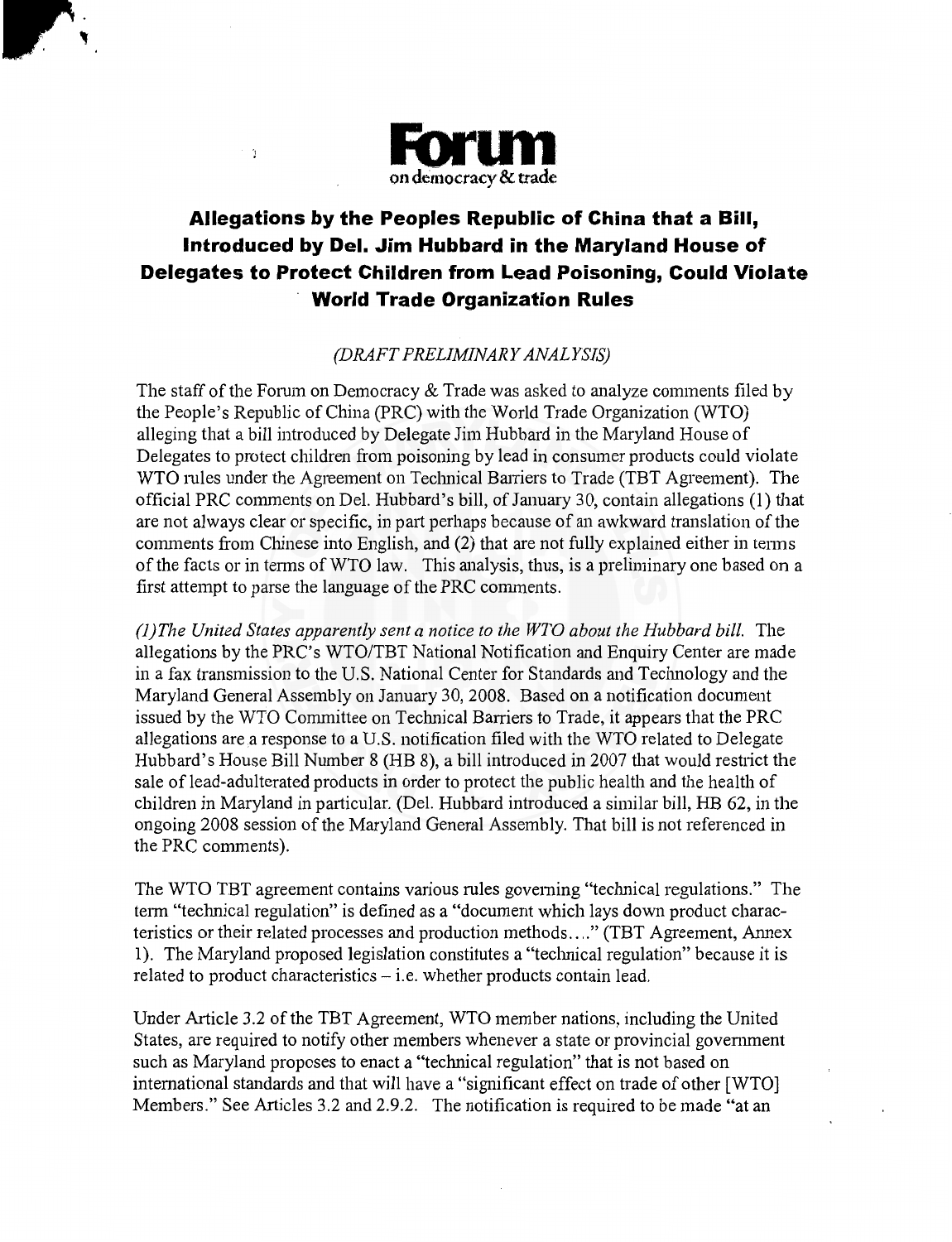early appropriate stage, when amendments can still be introduced, and comments taken into account." It seems that the U.S. federal government notified the WTO of the Hubbard legislation pursuant to Article 3.2 of the TBT. It is not clear how often, or how routinely, the federal government notifies the WTO of pending state legislation; and whether such notification comes from the Commerce Department, the Office of the United States Trade Representative (USTR), or some other branch of the government.

The WTO notification on Maryland HB 8 cites the "protection of human life and health" as the 'objective and rationale' ofHB 8. Unlike several other WTO agreements, the TBT does *not* have a 'general exception' regarding the "protection of human life and health." A country might attempt to challenge such a legislative measure by claiming that the regulation will not be implemented in the 'least trade restrictive' way possible; is discriminatory against foreign commerce; does not follow international standards; gives too much discretion to regulators; etc. These are the kinds of complaints made by the PRC in its submission.

*(2) The PRC alleges that the Hubbard bill could violate WTO law.* The People's Republic suggests that Del. Hubbard's bill is inconsistent with Article 2.3 of the TBT Agreement, which states that "[t]echnical regulations shall not be maintained if the circumstances or objectives giving iise to their adoption no longer exist or if the changed circumstances or objectives can be addressed in a less trade-restrictive manner." The PRC asserts, without much explanation:

- that the circumstances that led to the proposal to limit lead content in products no longer exist, and that the proposed legislation is therefore not necessary.
- that standards have only been laid down for soluble lead, and it has corrected problems associated with soluble lead;
- that leaded components of products "that are impossible for a child to touch" present no health hazard;
- that the definition of "products" in the Hubbard bill by including "clothes and ornament" is overbroad, without scientific information demonstrating a risk to children's health and without consideration of the intended use of the clothes and ornament; and
- that excessive discretion is given to Maryland officials under HB 8 to determine the limits on total lead content of a product without specifying how that detennination would be made, what scientific standard would be applied, and what testing method would be used.

The PRC comments are unclear as to:

 $\frac{1}{\alpha}$  $\mathbf{v}$ 

- which standards it references with respect to soluble lead;
- what specific problem related to soluble lead was corrected;
- why Maryland cannot regulate insoluble lead, and total lead content in a consumer product (for example based on a life-cycle analysis, focusing not on product use but rather on ultimate disposal and entry into the solid waste stream); and